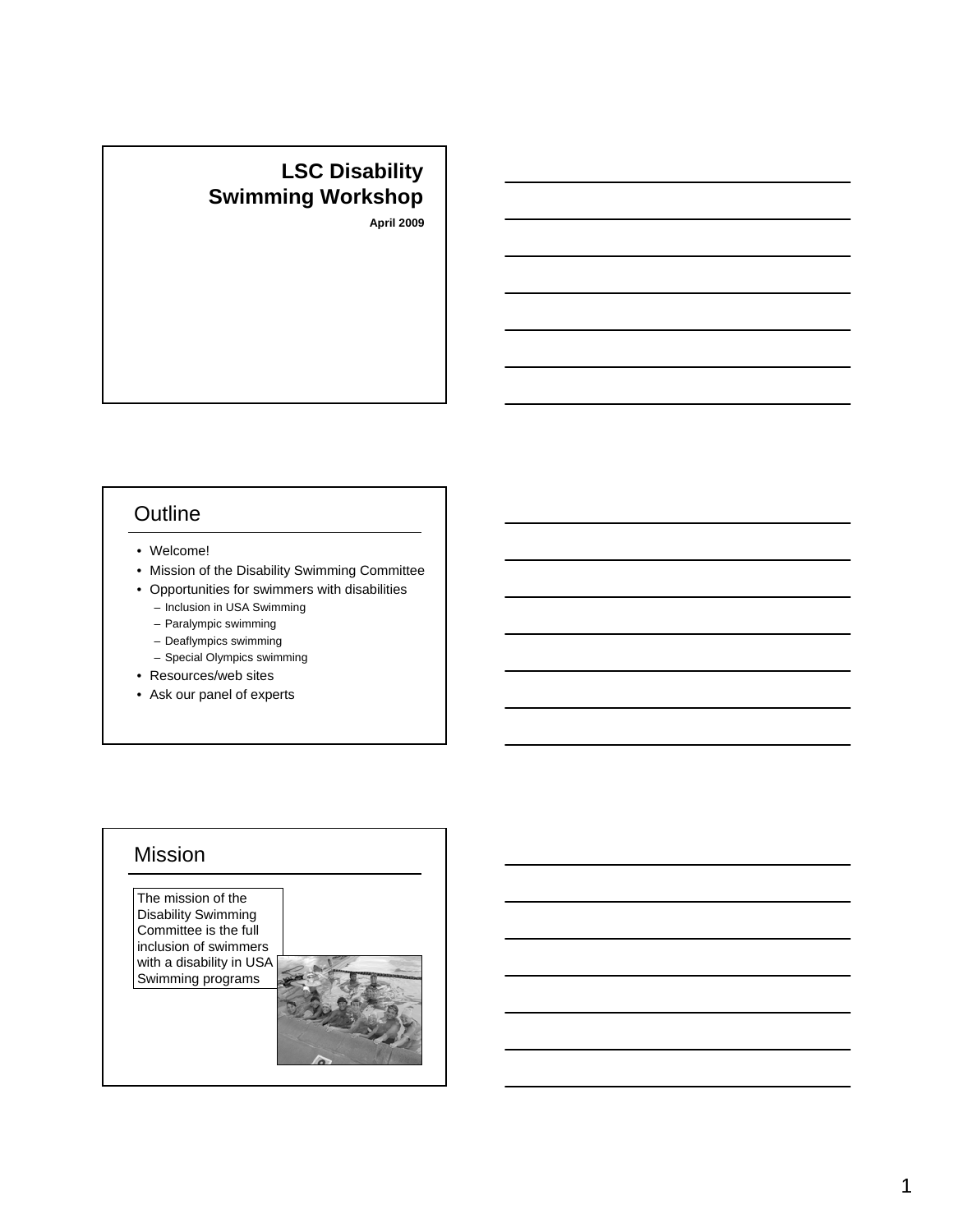

# **USA** Inclusion in USA-S

- What is inclusion?
- How does USA-S work toward inclusion?
	- USA-S headquarters staff
	- Disability Swimming Committee
	- Other USA-S committees
	- Zone and LSC disability coordinators
- How can swimmers with disabilities get involved?



- Eligibility/classification
	- Physical disability • 10 classes for free/back/brst/IM
		- 9 classes for brst
		-
		- Sum-of-classes approach for relays
	- Blind
		- 3 classes based on severity of vision loss
		- Sum-of-classes approach for relays
	- Intellectual disability
		- Currently not included in Paralympic swimming



## Paralympic Swimming

Julie O'Neill, US Paralympics

#### • Competitions

- Quadrennial Summer Paralympic Games
- World Paralympic Swimming Championships
- CAN-AM Paralympic Swimming Meets
- Other competitions
- Governance
	- International Paralympic Committee
	- US Paralympics/US Olympic Committee
- How can swimmers with disabilities get involved?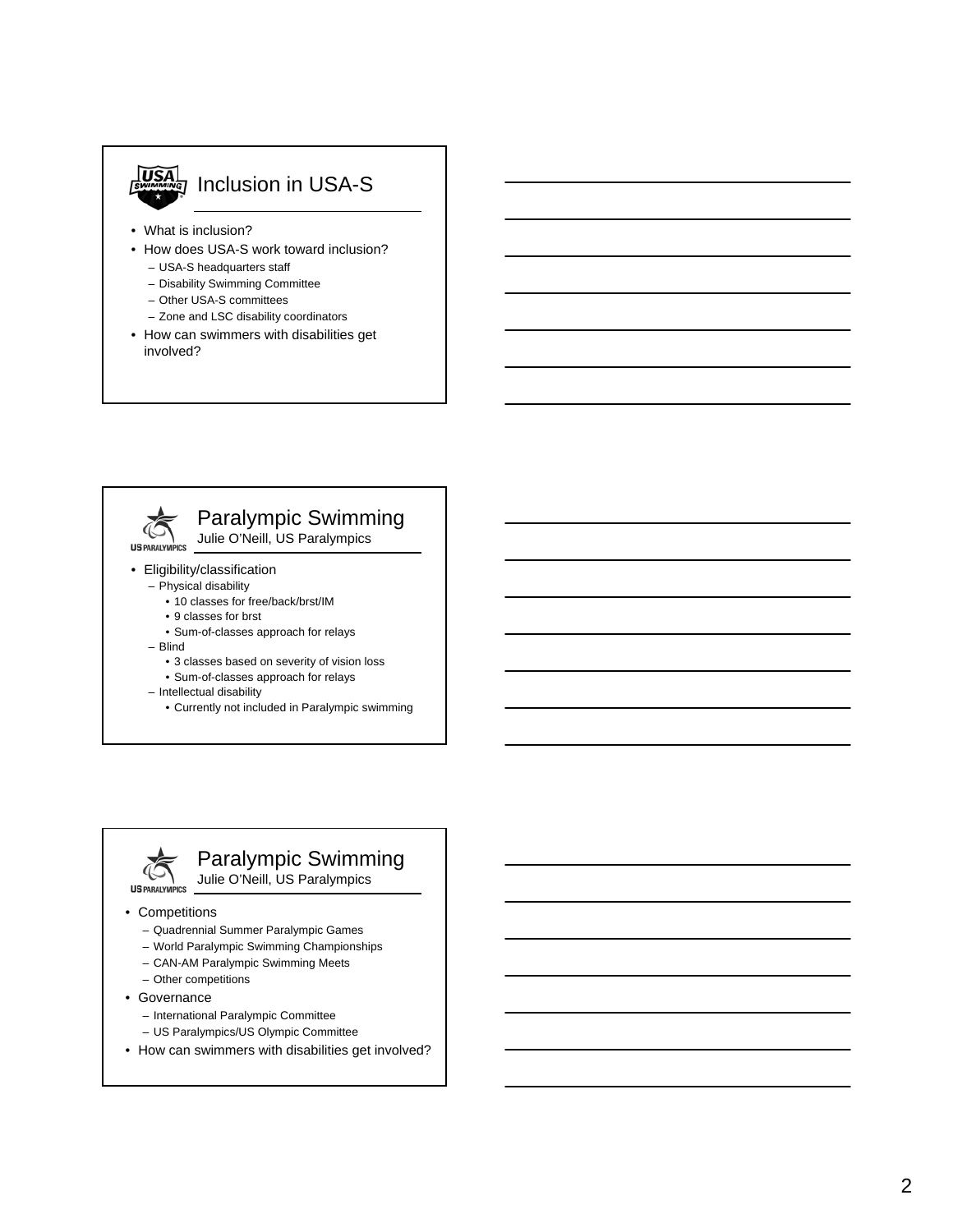# USAS

#### Deaflympics Swimming Joanne Weeden

- Eligibility/classification
	- Hearing loss of at least 55 decibels (dB) in the better ear as measured by a 3-tone frequency average at 500, 1000, and 2000 Hertz, ISO 1964 Standard
- Competitions
	- Quadrennial Summer Deaflympics
	- Quadrennial World Deaf Swimming Championships



#### Deaflympics Swimming Joanne Weeden

- Governance
	- CISS
	- USA Deaf Sports Federation/US Deaf Swimming
- How can swimmers with who are Deaf get involved?

#### 术市  $583$ special<br>Olympics

Gail Dummer

#### • Competitions

- Quadrennial World Summer Games
- USA National Games (first ever in 2006)

Special Olympics Swimming

- State, area, and local competitions
- Eligibility/classification
	- Intellectual disability, cognitive delay, or developmental disability
	- Age 8 years or older
	- 10% divisioning principle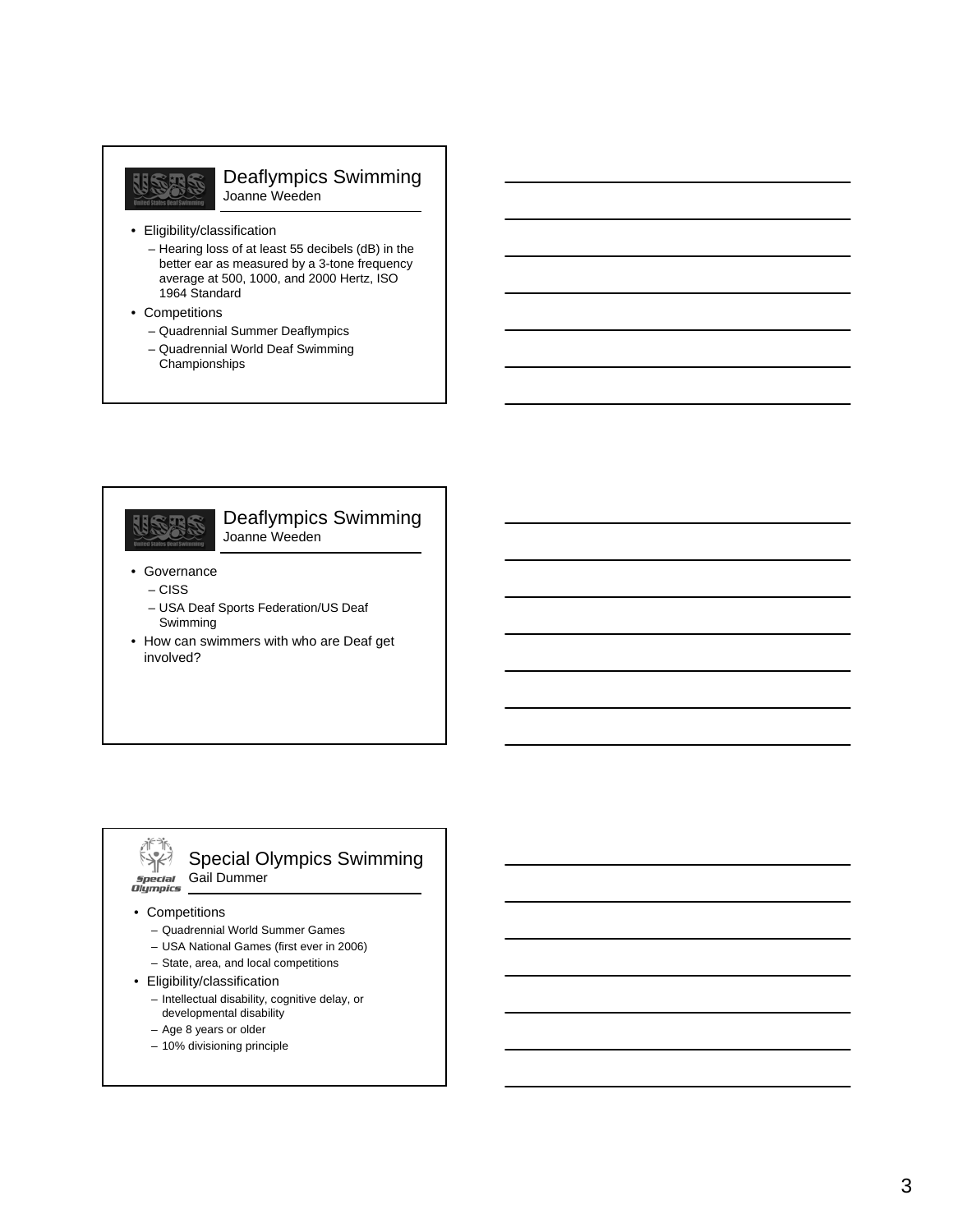## Special Olympics Swimming Gail Dummer<br>*Gail Dummer*<br>*Glympics*

• Governance

 $582$ 

- Special Olympics International
- Special Olympics USA
- State and area offices
- Other organizations
	- International Sports Federation for People with an Intellectual Disability (INAS-FID)
	- Down Syndrome International Swimming
		- Association (DSISA)



Special Olympics Swimming Gail Dummer

• How can swimmers with disabilities get involved?

## **Resources/Web Sites**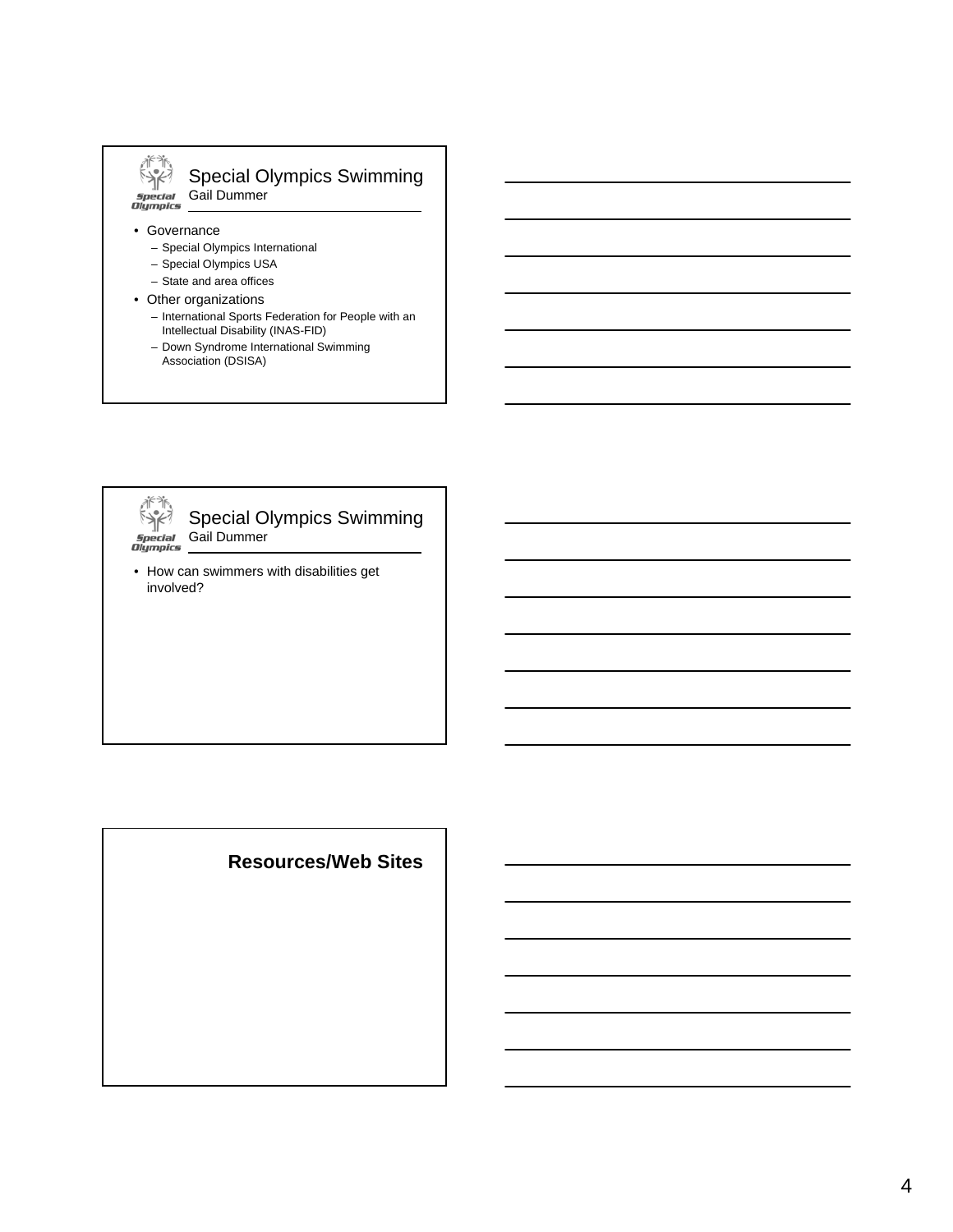## Resources: Paralympic Swimming



International Paralympic Cmte www.paralympic.org

**US PARALYMPICS** 

U.S. Paralympics www.usoc.org then click on "Paralympic Team"

### Resources for swimmers who are: Blind and Visually Impaired



U.S. Association of Blind Athletes www.usaba.org

### Resources for swimmers with: Physical Disabilities



Wheelchair Sports USA www.wsusa.org



Disabled Sports USA (amputees) www.dsusa.org







Blaze Sports (physical & vision disabilities) www.blazesports.org